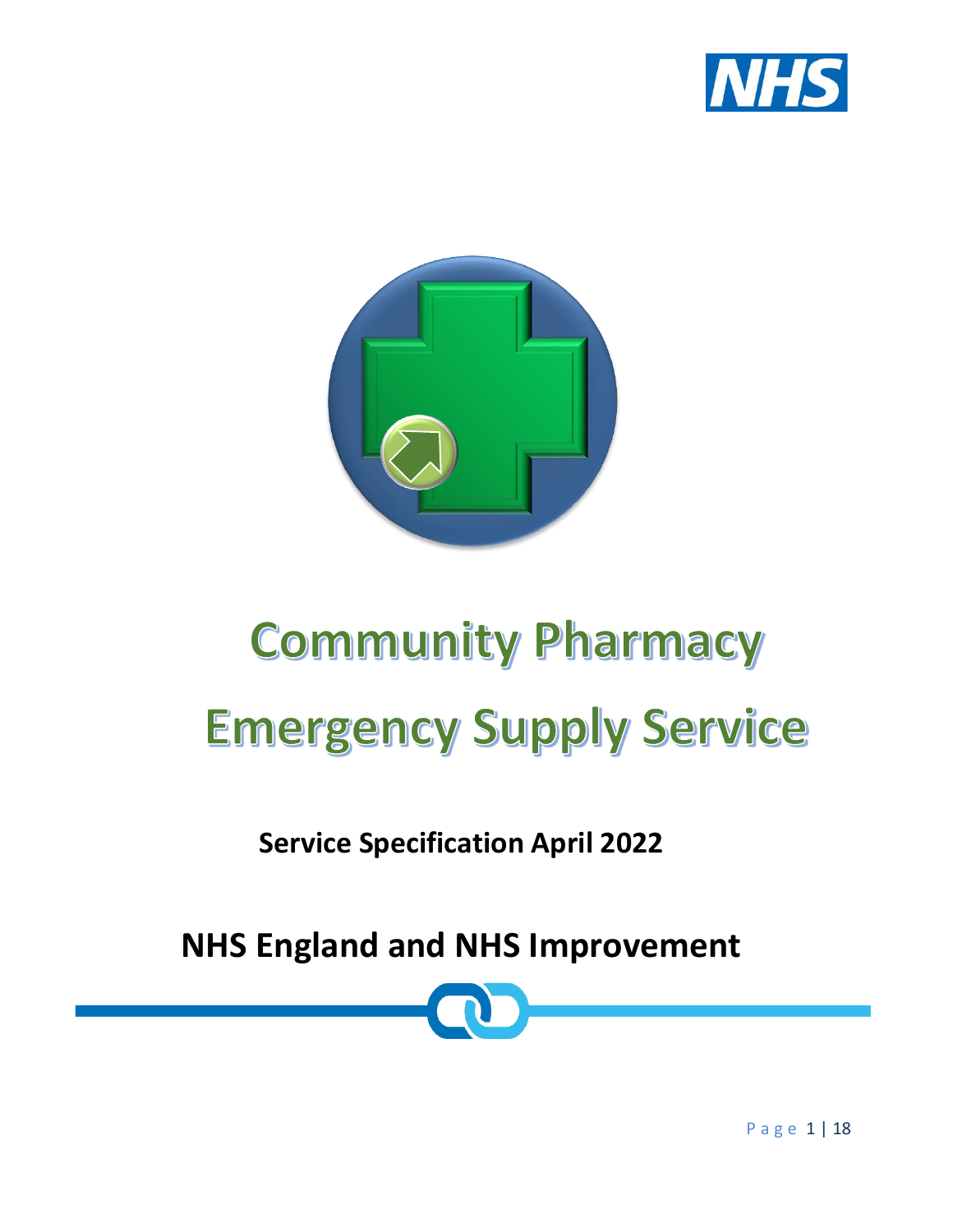

# **Contents**

|                | Purpose                                              | pg <sub>3</sub> |
|----------------|------------------------------------------------------|-----------------|
| $\overline{2}$ | Scheme requirements                                  | pg 4            |
| 3              | Contractual period                                   | pg 4            |
| 4              | Termination of the scheme                            | pg 5            |
| 5              | Duties of NHS England                                | pg 5            |
| 6              | Scheme funding and payment procedures                | pg 6            |
| 7              | Complaints and incident reporting                    | pg 6            |
| 8              | Dispute resolution                                   | pg 7            |
| 9              | Patient confidentiality, Data protection, Freedom of | pg 7            |
|                | Information and Transparency                         |                 |
| 10             | Indemnity                                            | pg 7            |
| 11             | Equity of access, equality and non-discrimination    | pg 7            |
| 12             | Governing law and jurisdiction                       | pg 8            |
| 13             | Completion of signed agreement                       | pg 8            |

# **Schedule 1**

| 1.0   | Overview                           | pg 9  |
|-------|------------------------------------|-------|
| 2.0   | Service description                | pg 10 |
| 3.0   | Aims and intended service outcomes | pg 10 |
| 4.0   | Service outline                    | pg 10 |
| $5.0$ | Training and premises requirements | pg 13 |
| 6.0   | Service availability               | pg 13 |
| 7.0   | <b>Quality standards</b>           | pg 14 |
| 8.0   | Claiming payment                   | pg 14 |

# **Appendices**

| Appendix 1   Proforma |                                       | pg 15   |
|-----------------------|---------------------------------------|---------|
|                       | Appendix 2   Patient declaration form | pg $17$ |
| Appendix 3            | Signed agreement form                 | pg $18$ |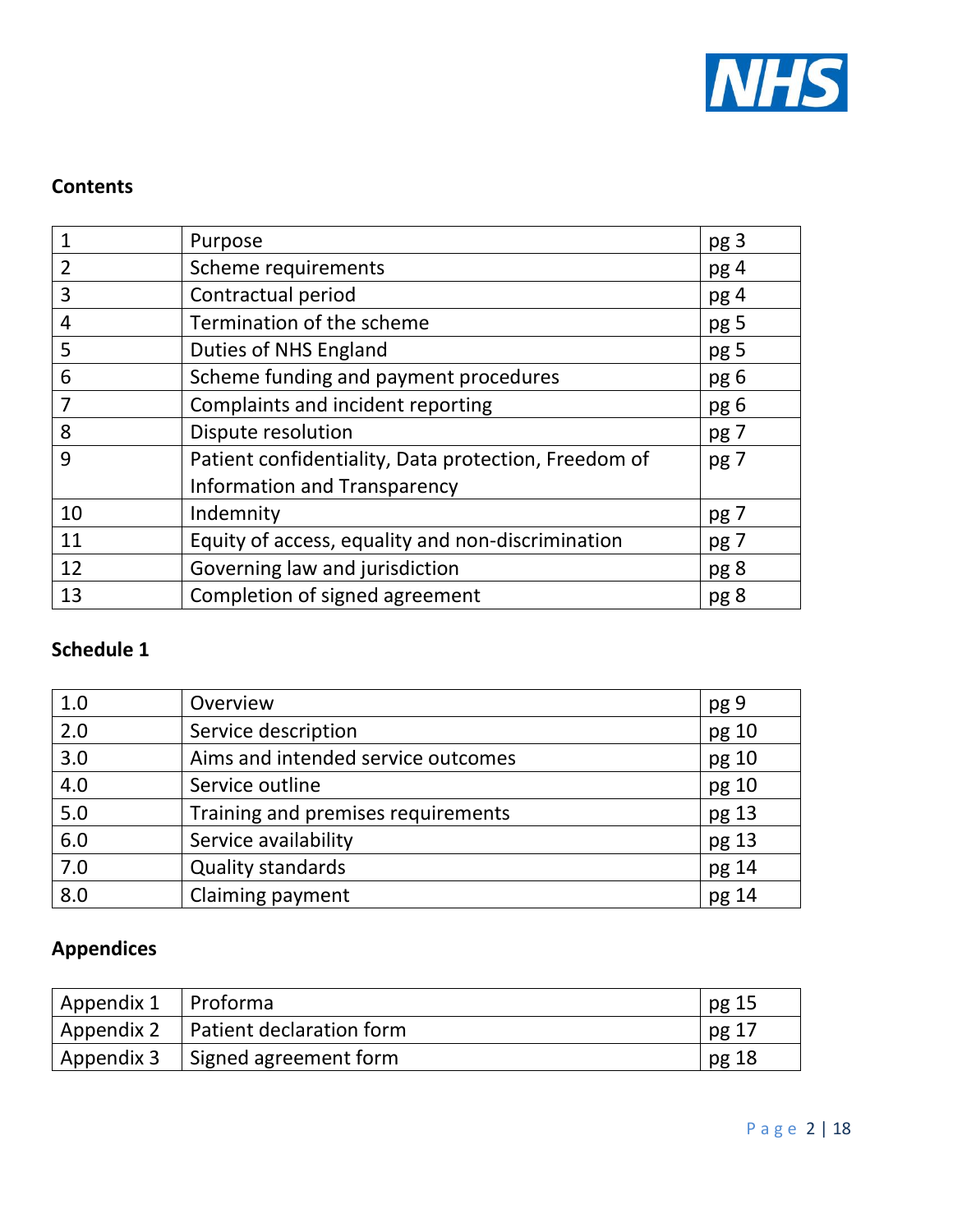

# **Service Specification for NHSE&I Midlands (Staffordshire and Shropshire) Community Pharmacy Emergency Supply Service April 2022**

*The following service is commissioned by NHSE&I Midlands - Staffordshire and Shropshire(NHSE&I S&S) in accordance with The Pharmaceutical Services (Advanced and Enhanced Services) (England) (Amendment) (No.2) Directions 2013 PART 4, Section 14 (u).*

**This service can only be provided by those pharmacies that have signed the SLA and returned the signature page to NHSE&I Midlands (S&S).**

# **Provision of the Community Pharmacy Emergency Supply Service vs NHS CPCS Urgent Medicine Supply Advanced Service**

If a pharmacy contractor has signed up to provide the CPCS Urgent Medicine Supply Service at any given premises, then a referral from NHS111 for a patient requiring an urgent supply of repeat medication to that premises must be dealt with under the CPCS service specification rather than this Emergency Supply Service Specification.

Only NHS111 will make referrals for the CPCS Urgent Medicine Supply Service**.** Referrals directly from any other providers such as GP practices or GP OOH providers, and including 'walk-in' patients to the pharmacy, must be dealt with under the terms of this Service Specification.

#### **1. Purpose**

The purpose of the Community Pharmacy Emergency Supply Service is to ensure that patients can access an urgent supply of their regular prescription medicines where they are unable to obtain a prescription before they need to take their next dose. The service may be needed because the patient has run out of a medicine, or because they have lost or damaged their medicines, or because they have left home without them.

The aim of this service is to relieve pressure on urgent and emergency care services at times of high demand.

In an emergency, a pharmacist can supply prescription only medicines (POMs) to a patient (who has previously been prescribed the requested POM) without a prescription at the request of the patient. This emergency supply is not an NHS service and patients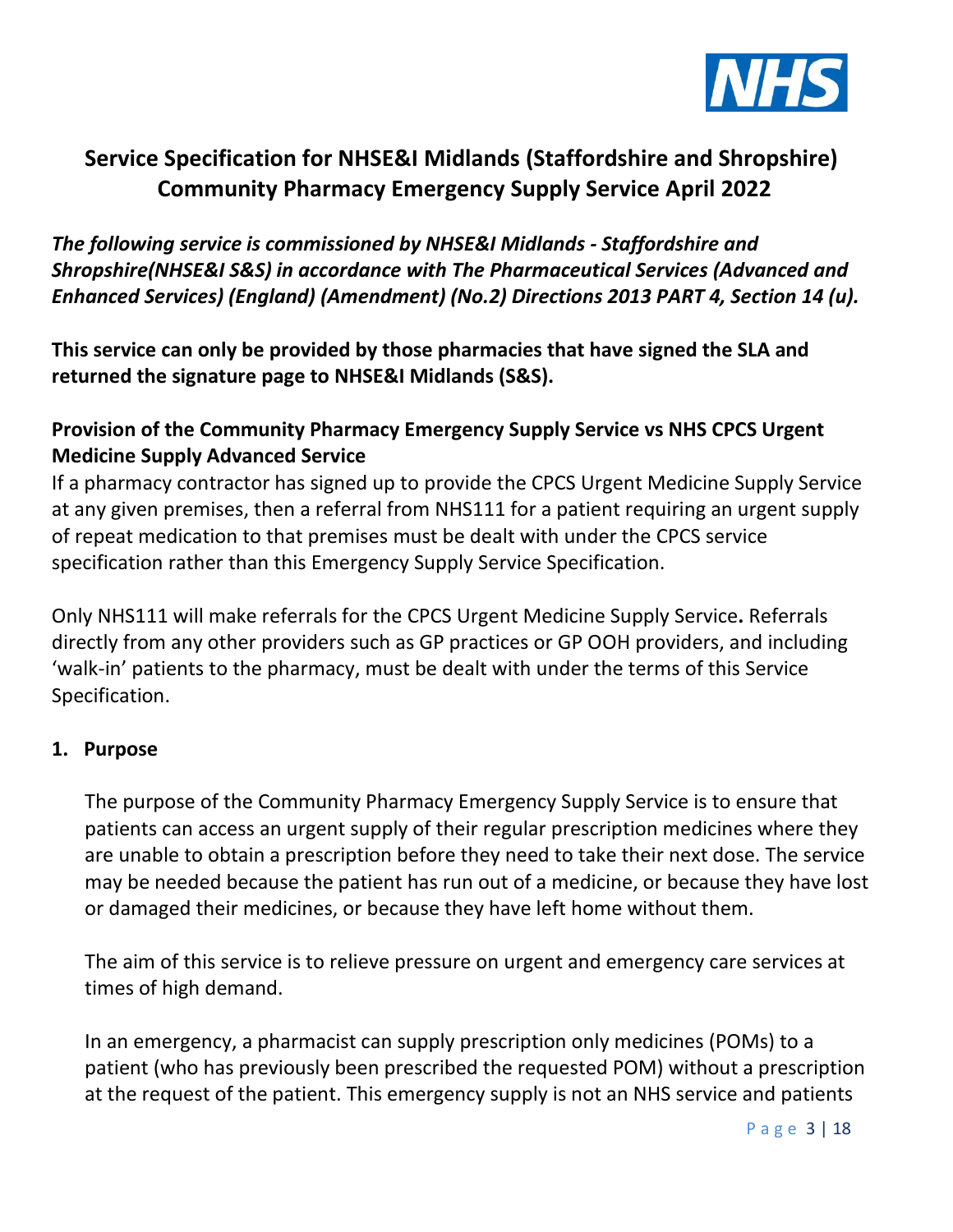

may therefore be asked to pay the cost of the medicine. This can lead to some patients seeking supplies or emergency prescriptions from urgent or emergency care providers.

On 6<sup>th</sup> December 2013, Ministerial approval was given for an amendment to the National Health Service Act of 2006 which has enabled this Emergency Supply Service to be commissioned as an Enhanced Pharmaceutical Service.

This Emergency Supply Service will allow the supply of a medicine at NHS expense where the pharmacist deems that the patient has immediate need for the medicine and that it is impractical to obtain a prescription without undue delay.

#### **2. Scheme Requirements**

The service may be provided at an authorised Community Pharmacy contracted to NHSE&I Midlands (S&S) subject to the following;

- The Pharmacy must be compliant with, and be able to demonstrate compliance with all Essential Services within the Community Pharmacy Contractual Framework (CPCF).
- The Pharmacy must have an approved consultation area which meets the requirements set out in the CPCF for Advanced Services. All consultations must take place in a confidential environment.
- The Pharmacy must have a Standard Operating Procedure (SOP) in place for the service.
- The Pharmacy contractor must participate in all parts of the service as detailed in this specification, along with any subsequent amendments as agreed jointly with NHSE&I Midlands (S&S) and the corresponding Local Pharmaceutical Committees (LPC's). This agreement will be in writing, signed by the Pharmacy Manager or Authorised Person on behalf of the contractor, and will be considered an Enhanced Service.

## **3. Contractual Period**

This agreement is for the period  $1<sup>st</sup>$  April 2022 to 30<sup>th</sup> September 2022, but may be subject to an earlier review if deemed necessary.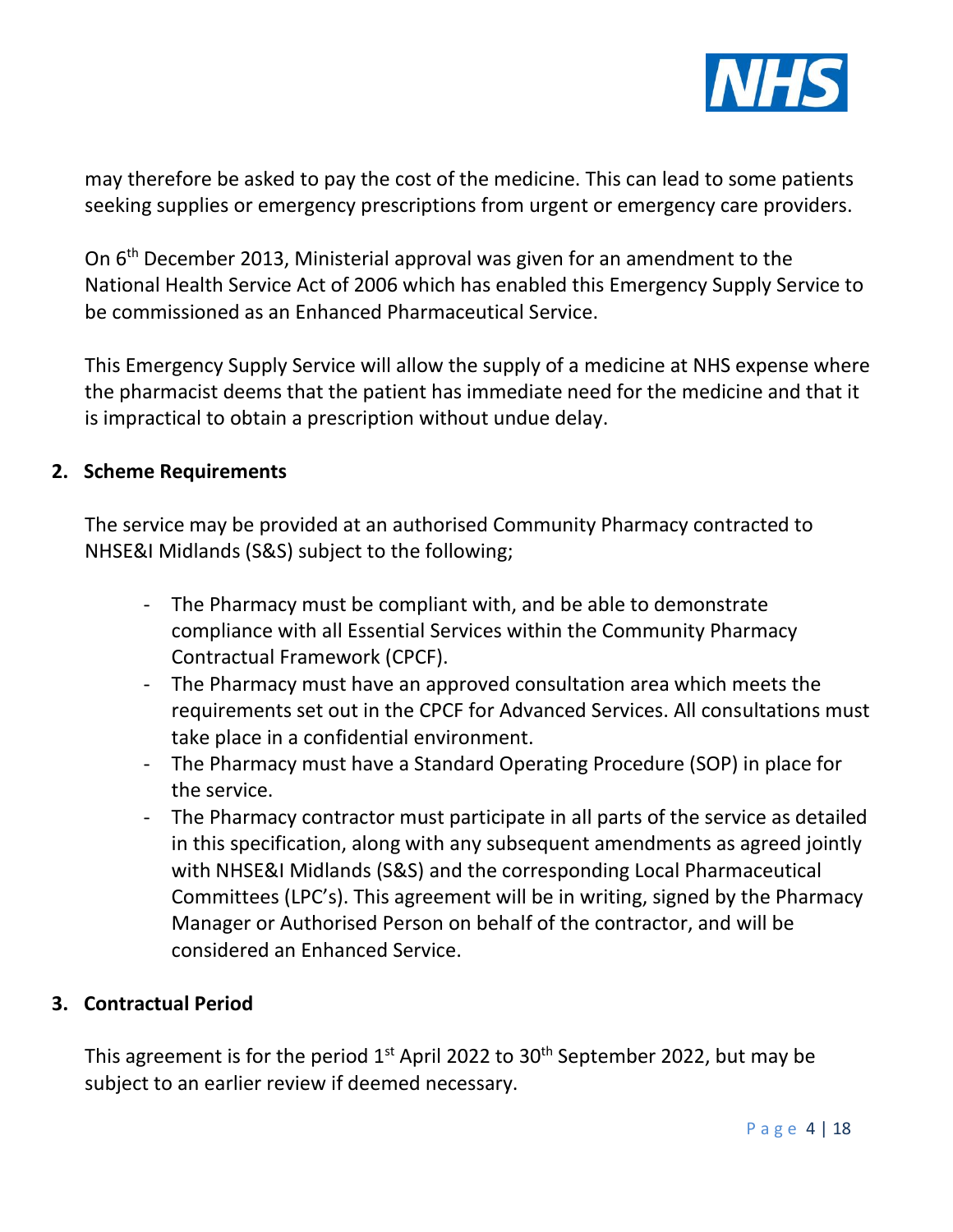

# **4. Termination of the scheme**

Any pharmacy that has signed this Service Level Agreement and is participating in the scheme may terminate the agreement by giving written notice of their intention at least 28 days before cessation. No reason needs to be given for termination of the agreement.

NHSE&I Midlands (S&S) may terminate the scheme by giving written notice to all participating pharmacies and relevant Local Pharmaceutical Committees. A minimum of 28 days written notice will be provided.

If for whatever reason, the pharmacy does not fulfil its obligation to provide all Essential Services under the Pharmacy Contractual Framework, the pharmacy will become ineligible to provide this Enhanced Service and the Service Level Agreement would be terminated with immediate effect.

NHSE&I Midlands (S&S) has a responsibility to ensure that all participating pharmacies deliver the scheme in accordance with the Service Level Agreement. If it is found that a Contractor fails to meet any of the obligations of this agreement, they will be notified in writing of the nature of the breach. Where the breach is not remedied within appropriate time-frames or NHSE&I Midlands (S&S) deems it is not capable of remedy, NHSE&I Midlands (S&S) will be entitled to terminate this agreement with immediate effect.

# **5. Duties of NHSE&I Midlands (S&S)**

NHSE&I Midlands (S&S) will be responsible for the appropriate advertising, promotion and on-going support for the scheme, including distribution of any support material. These will be made available to all pharmacies participating in the scheme and to other relevant stakeholders who may refer patients into the scheme.

NHSE&I Midlands (S&S) will be responsible for ensuring timely payments are made to Community Pharmacies which are participating in the scheme, and will be responsible for dealing with operational and payment based queries.

NHSE&I Midlands (S&S) will, alongside relevant CCG partners and Local Pharmaceutical Committees, undertake monthly audits of the scheme, including review of consultation data and budget analysis. Post payment verification checks may also be made.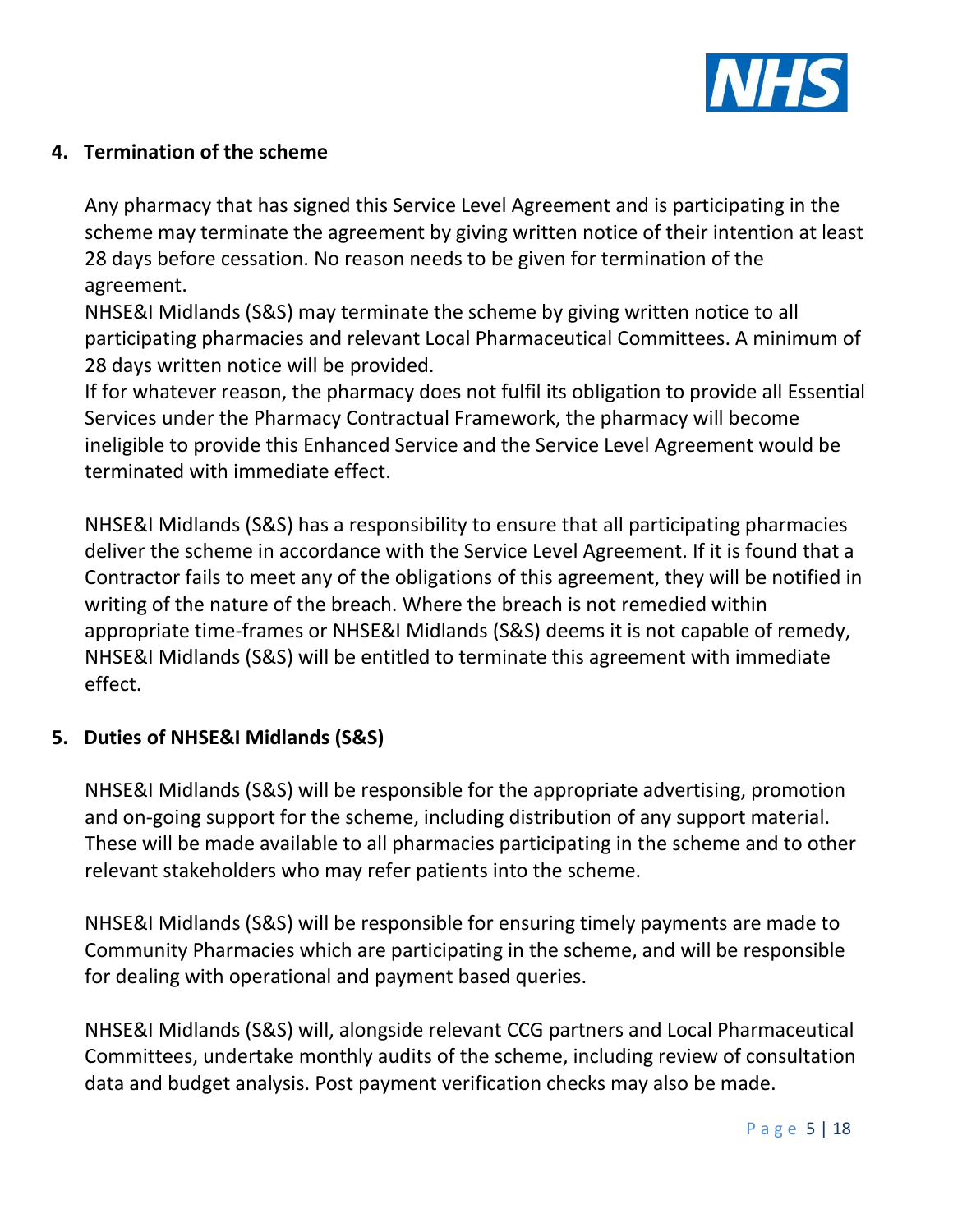

#### **6. Scheme funding and payment procedures**

NHSE&I Midlands (S&S) will pay the following:

A professional fee of **£10** will be paid for each emergency supply at the request of the patient.

If more than one medicine is supplied to an individual patient, an additional fee of **£2** will be paid for each additional item supplied. A maximum of five separate medicines can be supplied per consultation. If more than five medicines need to be supplied a new consultation record will need to be completed, and additional professional fees will be paid as per the initial supply.

The cost of the medicine supplied (guided by Drug Tariff prices on the date of supply) plus VAT will be reimbursed by the commissioner.

A prescription charge should be collected unless the patient is exempt in accordance with the NHS charges for Drugs and Appliances Regulations 2015 (as amended 2018). Any prescription charges collected from patients will be deducted from the sum payable to the pharmacy.

The pharmacy will enter the service delivery information onto the web-based PharmOutcomes system and invoices will be generated automatically.

Payments will appear on the monthly FP34 statement as a Local Payment, assigned as Local Scheme 7.

#### **7. Complaints and incident reporting**

Pharmacies will be expected to follow standard operating procedures for complaints that are in accordance with NHS policy.

Any significant incidents or issues that arise during provision of the scheme should be recorded as part of the pharmacy's clinical governance procedures, and notified to the Primary Care Team of NHSE&I Midlands (S&S).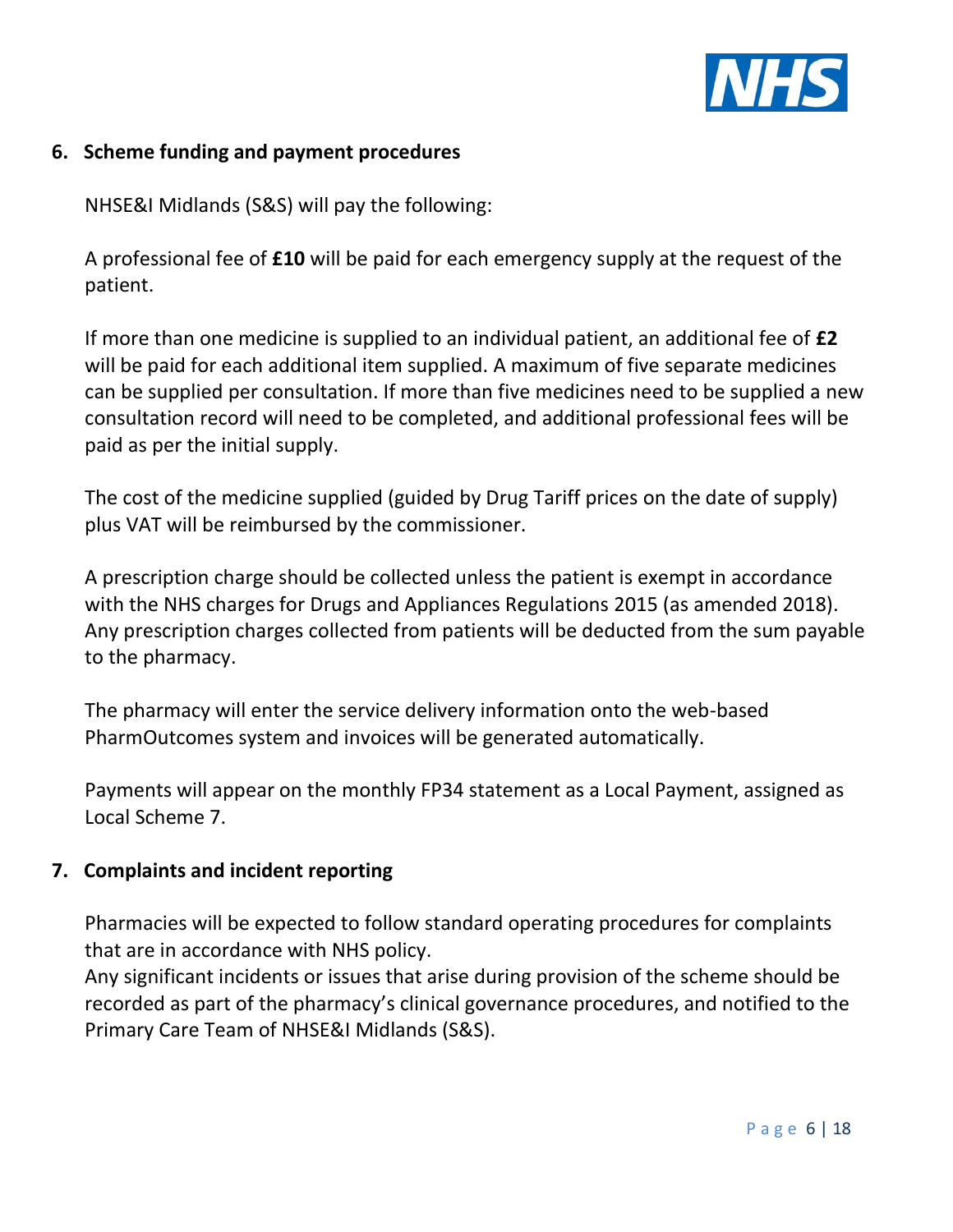

#### **8. Dispute resolution**

In the event that a Contractor disputes the decision by NHSE&I Midlands (S&S) to terminate the agreement on the grounds that the terms of the agreement have not been met and/or remedied within an appropriate time-frame, the Contractor shall make this known in writing without delay.

Upon receipt, local dispute resolution procedures will be followed in accordance with the Pharmaceutical Regulations 2013.

#### **9. Patient Confidentiality, Data Protection, Freedom of Information and Transparency**

The Parties acknowledge their respective obligations arising under the Freedom of Information Act 2000, Data Protection Act 2018, the Human Rights Act 1998, and under the common law duty of confidentiality, and must assist each other as necessary to enable each other to comply with these obligations. The Contractor must complete and publish an annual information governance assessment and must demonstrate satisfactory compliance as defined in the NHS Data Security and Protection Toolkit (or any successor framework). Any changes to legislation that arise out of the General Data Protection Regulations (GDPR) will become applicable to this contract upon the date of enforcement.

#### **10. Indemnity**

The Contractor shall maintain adequate insurance for public liability and professional indemnity against any claims which may arise out of the terms and conditions of this agreement.

Any litigation resulting from an accident or negligence on behalf of the Contractor is the responsibility of the Contractor who will meet the costs and any claims for compensation, at no cost to NHSE&I Midlands (S&S).

## **11. Equity of Access, Equality and Non-Discrimination**

The Parties must not discriminate between or against Service Users, Carers or Legal Guardians on the grounds of age, disability, gender reassignment, marriage or civil partnership, pregnancy or maternity, race, religion or belief, sex, sexual orientation, or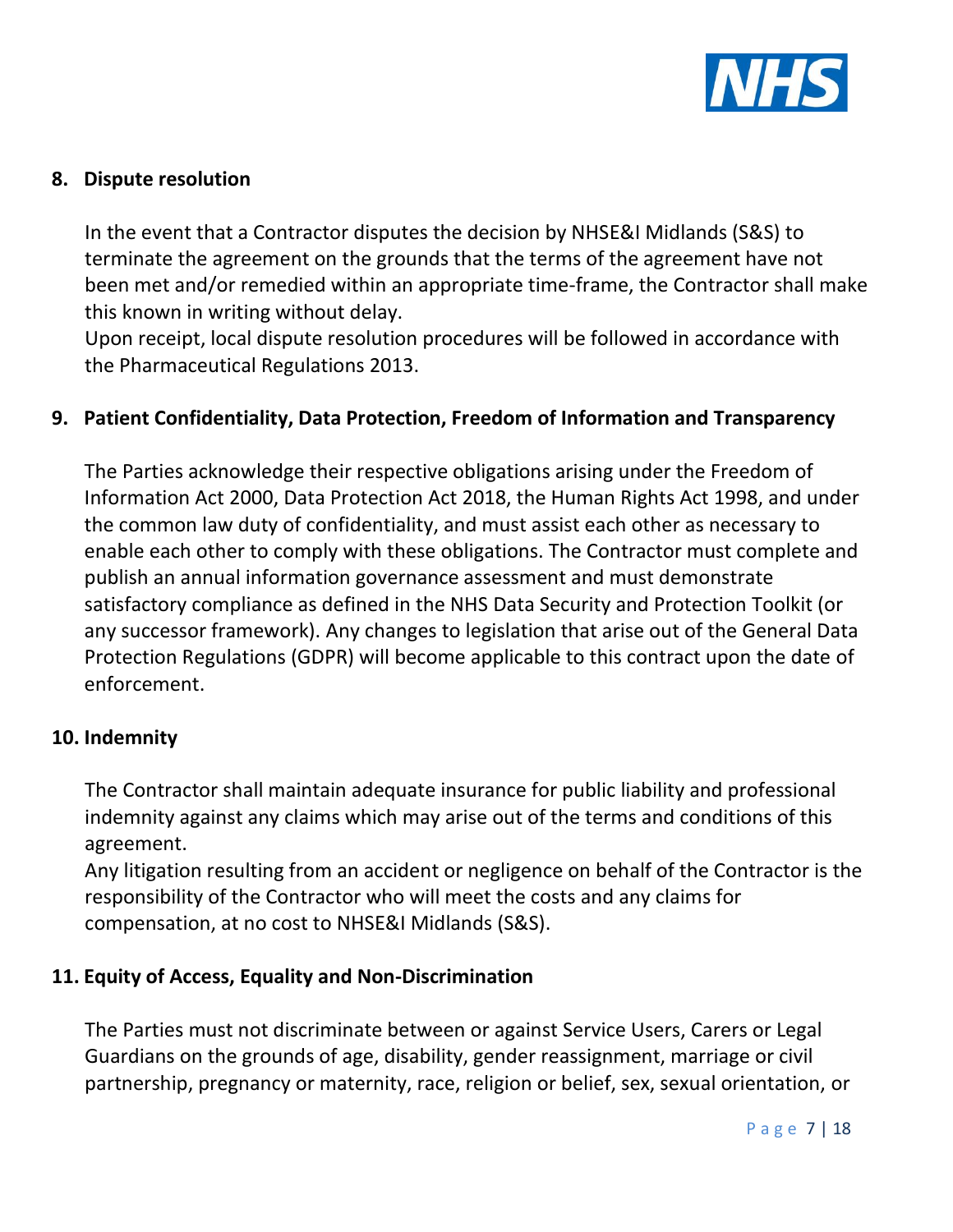

any other non-medical characteristics, except as permitted by Law (Equality Act 2010). The Contractor must provide appropriate assistance and make reasonable adjustments for Service Users, Carers and Legal Guardians who do not speak, read or write English or who have communication difficulties (including hearing, oral or learning impairments).

#### **12. Governing Law and Jurisdiction**

This Contract will be considered as a Contract made in England and will be subject to the laws of England. Subject to the provisions of Section 8 (Dispute Resolution), the Parties agree that the courts of England have exclusive jurisdiction to hear and settle any action, suit, proceedings, or dispute in connection with this Contract (whether contractual or non-contractual in nature)

#### **13. Completion of Signed Agreement**

In order to participate in the service, each contractor must complete the signed agreement (Appendix 3) and return to NHSE&I Midlands (S&S) as indicated. Once received, the pharmacy will be accredited for the Emergency Supply module on PharmOutcomes, and delivery of the service can commence.

**FOR BRANCHES OF MULTIPLE PHARMACY GROUPS, THIS AGREEMENT SHOULD BE COMPLETED BY AN AUTHORISED PERSON(S) AT HEAD OFFICE AND A COPY SENT TO EACH PARTICIPATING BRANCH FOR THEIR INFORMATION.**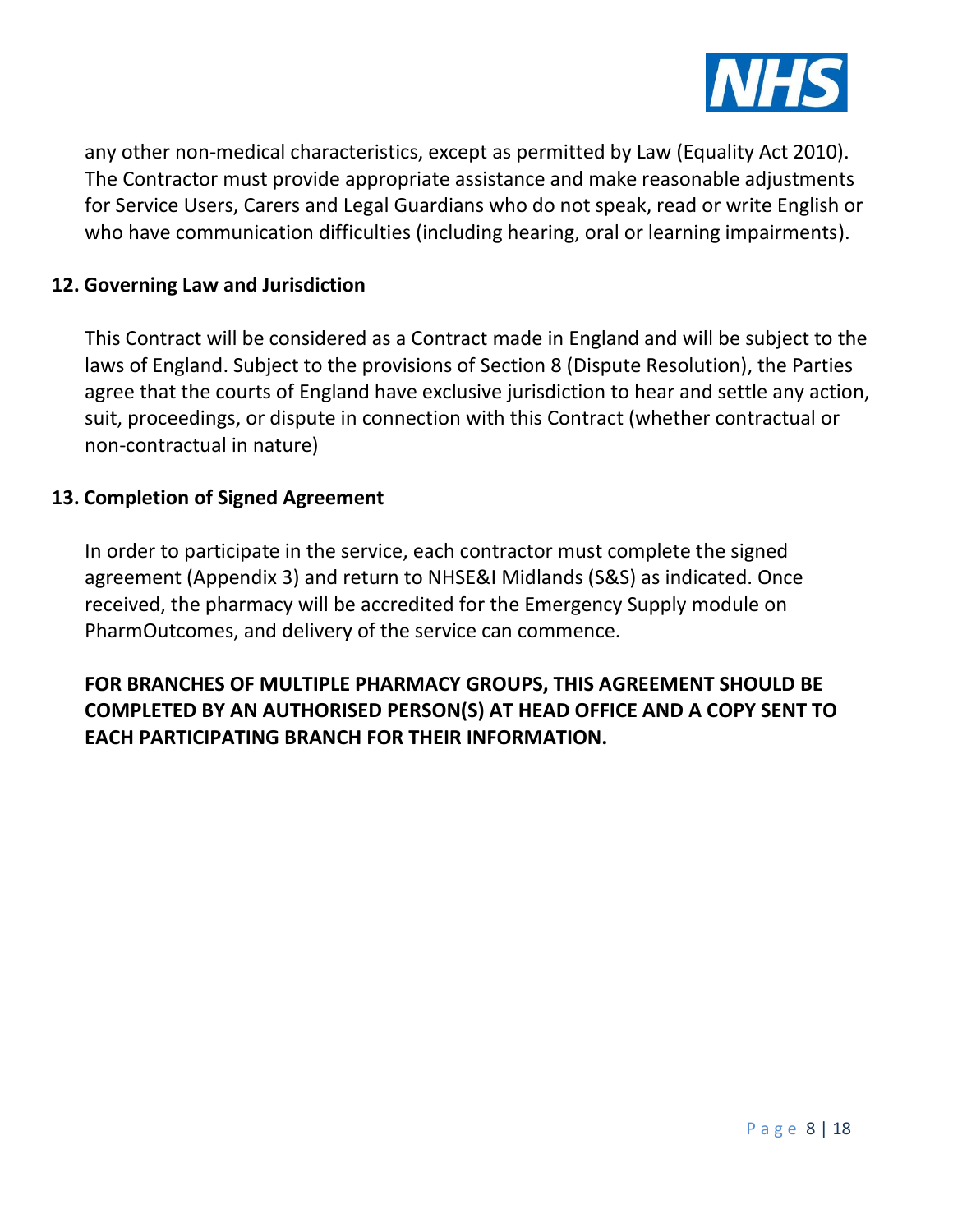

# **Schedule 1**

# **Service Specification – Community Pharmacy Emergency Supply Service**

#### **1.0 Overview**

In an emergency, a pharmacist can supply prescription only medicines (POMs) to a patient (who has previously been prescribed the requested POM) without a prescription at the request of a patient. This emergency supply is not an NHS service and patients may therefore be asked to pay the cost of the medicine. This can lead to some patients seeking supplies or emergency prescriptions from urgent or emergency care providers or placing extra demand on GP appointments. When demand is high it may not be practical to obtain a prescription in a timely way to meet immediate need.

The Pharmacy First Emergency Supply Service allows the emergency supply of a patient's medicine at NHS expense in order to reduce the number of patients contacting urgent and emergency care providers. This may include both POMs and other medicines usually obtained on prescription by the patient from their GP. The NHSE&I Midlands (S&S) Community Pharmacy Emergency Supply Service permits the supply of sufficient quantities of medicines available on prescription for up to 14 days treatment\* (see paragraph 3.2 for more detail). Pharmacists must use their professional judgment when considering how many days treatment to provide, and this may well be less than 14 days. This is of particular importance for requests for medication which are liable to abuse.

# **On no more than TWO separate occasions can emergency supplies be made to the same patient during the 12 month period of the SLA.**

The Community Pharmacy Emergency Supply Service does not include the supply of

- Schedule 1, 2 or 3 Controlled Drugs (except phenobarbital or phenobarbital sodium for epilepsy).
- Specials or unlicensed medicines

The patient must obtain a prescription for these items and an emergency supply cannot be made under this service.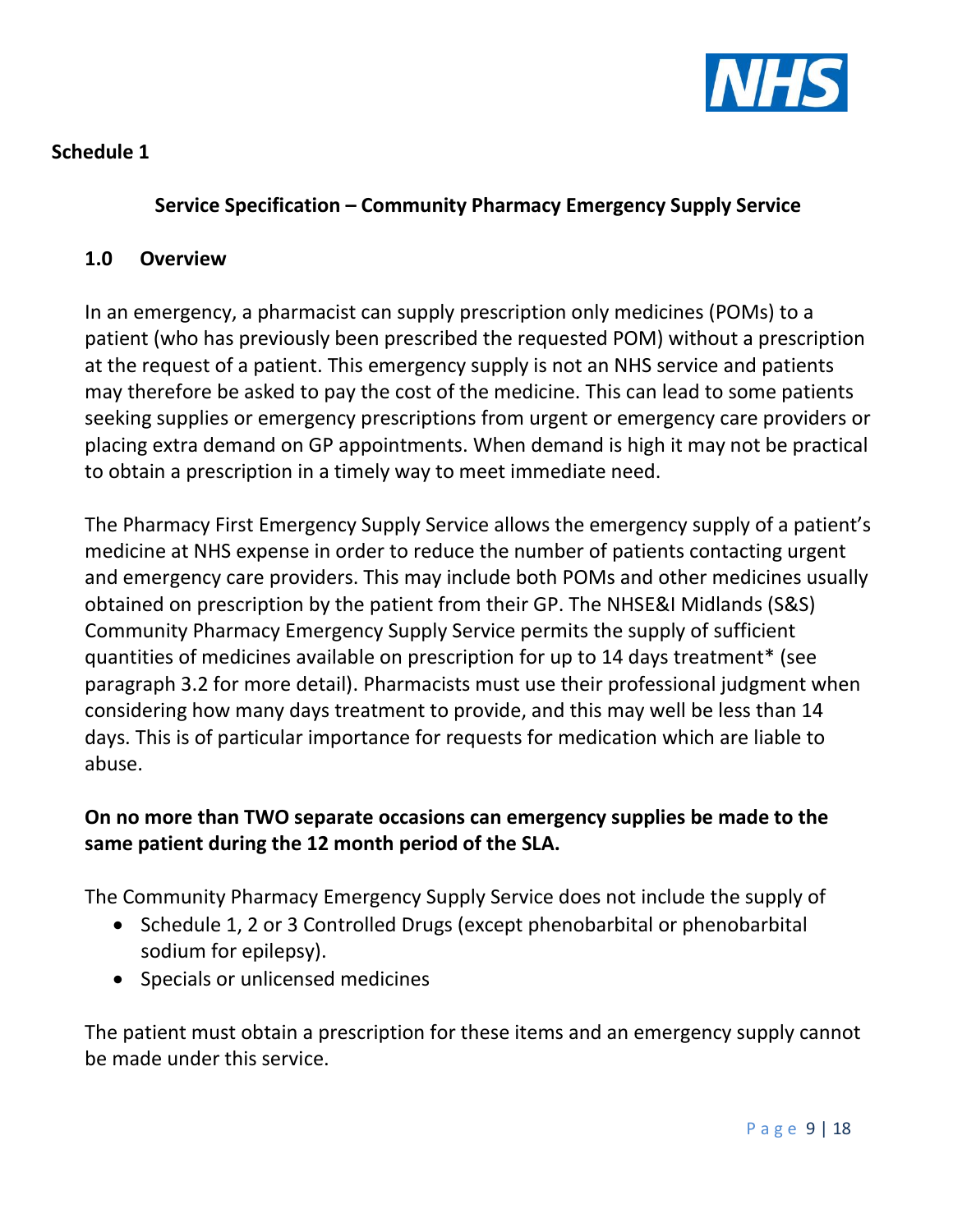

# **2.0 Service description**

2.1 In circumstances where it is impracticable for the patient to obtain a prescription before the next dose is due, the pharmacist will, at the request of a patient (or in pandemic situations, a representative of a patient), assess whether there is an urgent need for their medicine.

2.2 If an emergency supply is necessary, the pharmacist shall make a supply, in accordance with the Human Medicines Regulations 2012 (as amended 2017) maintaining a record of the supply and labelling the container appropriately.

2.3 A record of the supply will additionally be made using PharmOutcomes system provided by the commissioner. A copy of the record will be sent to the patient's general practitioner.

# **3.0 Aims and intended service outcomes**

3.1 To ensure timely access to medicines for all patients in emergency situations, where it is not practicable to obtain a prescription.

3.2 To ensure equity of access to the emergency supply provision irrespective of the patient's ability to pay.

## **4.0 Service outline**

#### 4.1 The pharmacist will:

(a) Interview the patient to identify the medicines needed and to establish the nature of the emergency. If the patient is housebound this interview may be conducted over the telephone. For children, a parent/ guardian may make the request and explain the nature of the emergency. During a pandemic the patient's representative may make the request and explain the nature of the emergency. In all other cases the pharmacist must use their professional judgement, for example when receiving a request from a carer/ representative of a patient with dementia or where the patient does not have a comprehensive understanding of their medication.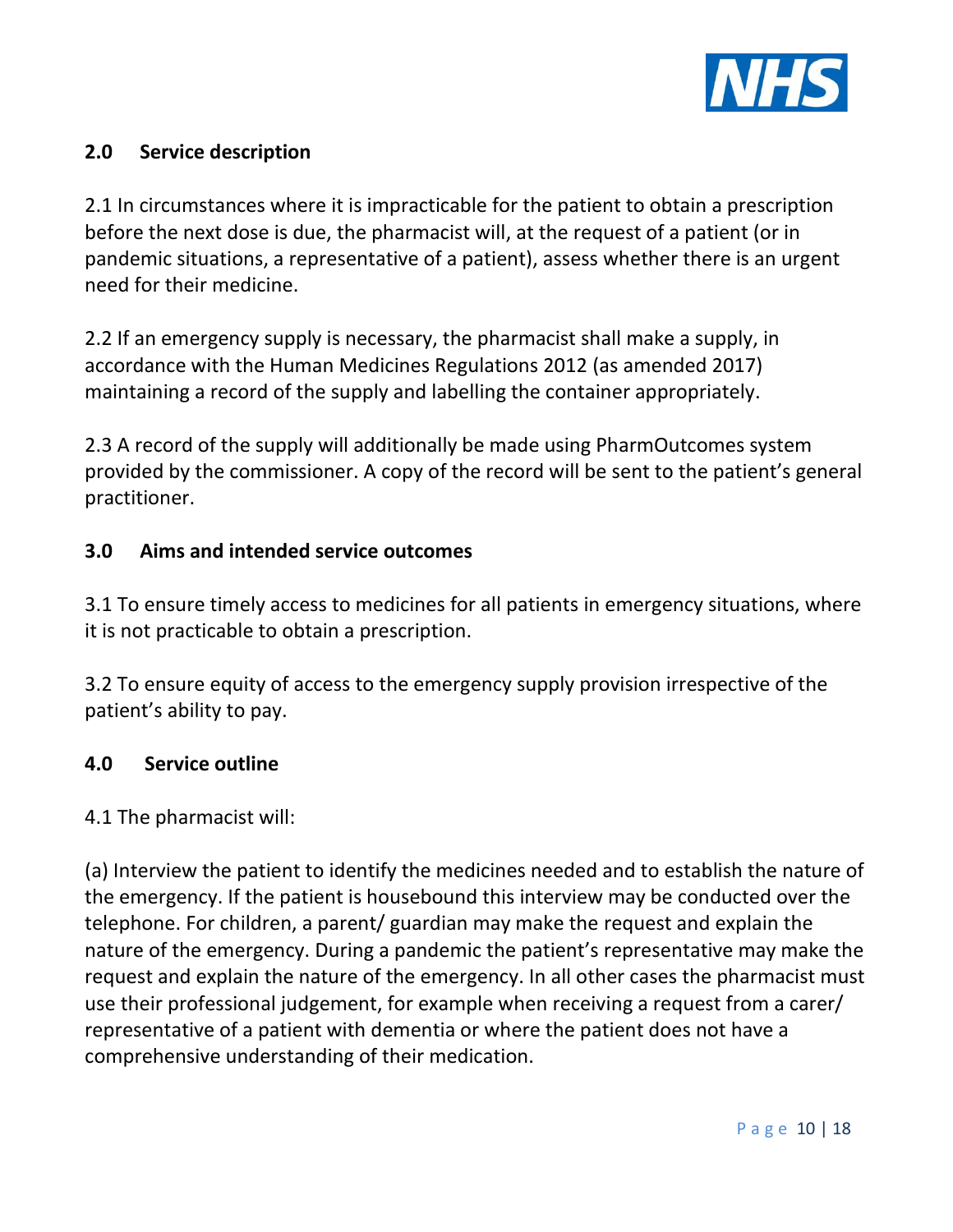

(b) Examine the Patient Medication Record (PMR) to establish whether the patient's last course of the medicine was obtained from that pharmacy against a prescription. It is generally expected that the patient will visit their regular pharmacy for the supply to be made, but if the supplying pharmacy is not the patient's regular pharmacy (i.e. the regular pharmacy is closed or the patient is a temporary resident (resident in England only)), the patient would be expected to have with them some evidence of the medicine required either:

- a recent copy of the repeat slip with repeat medicines on it or
- a recent box of medicines which they are running out of or
- in the case of an MDS patient, an empty MDS package.

(c) Access the patients Summary Care Record (SCR) with their consent to confirm the previous prescription history, and to support the decision-making process. If the pharmacist is unable to ascertain exactly what is required, they must not supply.

(d) If the patient's last supply of the medicine was not supplied from that pharmacy, make reasonable attempts to contact the last supplying pharmacy or the prescriber, to ensure that successive supplies are not made under the emergency supply provisions.

(e) Where appropriate, advise the patient or his representative on the importance of ordering prescriptions in a timely manner and ensure they understand the re-ordering system used by the patients GP practice; and

(f) The pharmacist must ensure that the patient has a supply of all medication which they will run out of in the following 48 hours, and that medication which will run out shortly after that is ordered as a matter of urgency in the normal way.

4.2 The pharmacist will at their discretion, make the supply in accordance with the requirements of the Human Medicines Regulations 2012 (as amended 2017). The **maximum quantity to be supplied under this service is up to 14 days\* of treatment. \***Where a supply is made in a special container, the quantity may be rounded up to the nearest number of full packs. This may apply to inhalers, creams or ointments or special tablet containers (e.g. Nicorandil 10mg twice a day, it is acceptable to make a supply of 30 tablets.)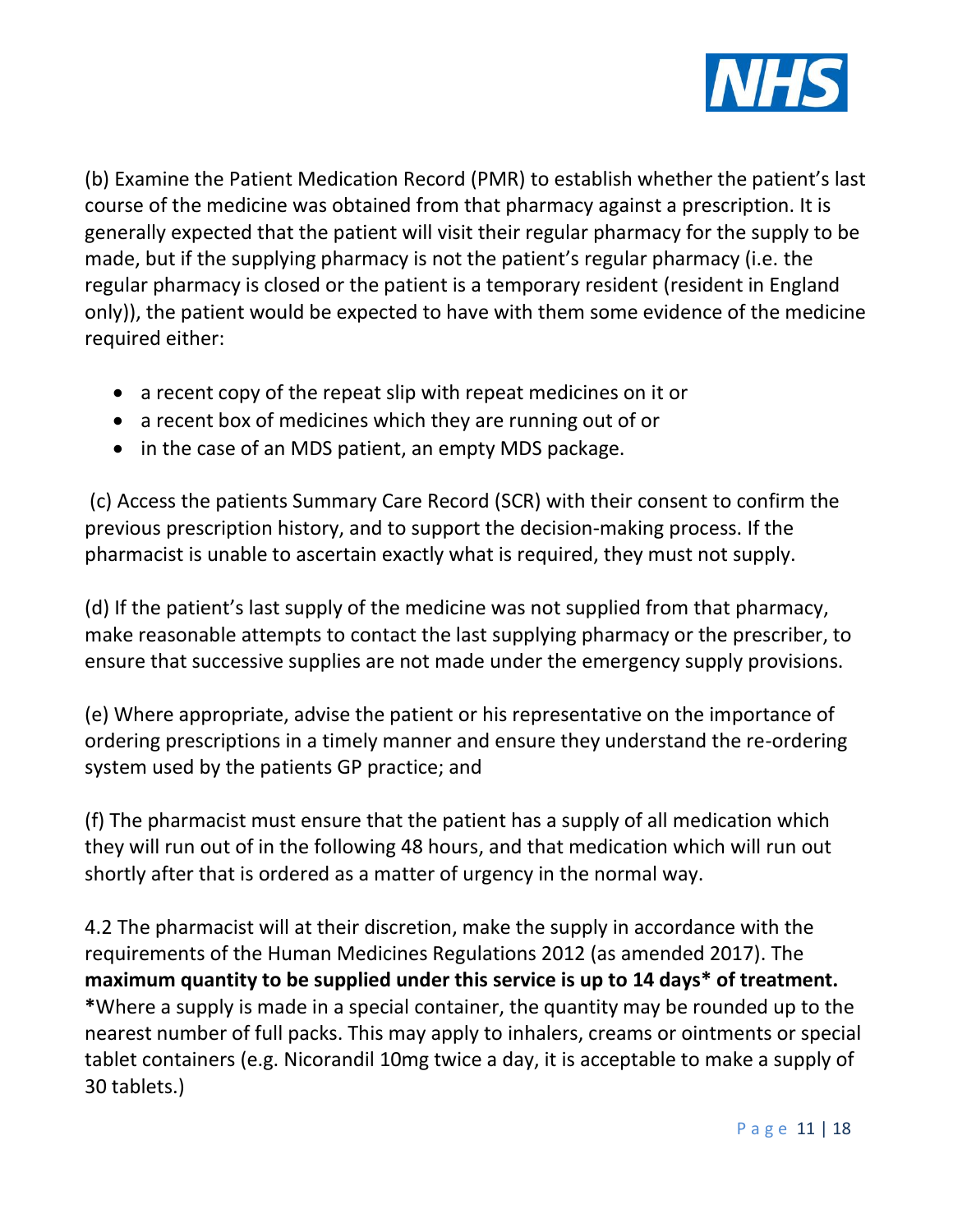

4.3 The pharmacy will maintain at the time of supply or as soon as possible after the supply:

(a) a record of the emergency supply, setting out the name and address of the patient, the prescription only medicine supplied, the date of the supply and the nature of the emergency in accordance with the Human Medicines Regulations 2012 (as amended 2017) and;

(b) a record of the consultation and any medicine that is supplied in the patient medication record and;

(c) a record of the consultation and any medicine that is supplied using PharmOutcomes web-based system provided by the commissioner. (This system will be used for the recording of relevant service information for the purposes of audit and the claiming of payment.)

4.4 All information relating to the consultation should be recorded at the time of the consultation by inputting the information directly onto PharmOutcomes. **The paper based proforma (Appendix 1) should only be used if there is an IT failure within the pharmacy.** If the paper based proforma has to be used, then the information must be transferred onto PharmOutcomes at the earliest opportunity and by the end of the next working day at the latest. The PharmOutcomes system will send a secure email to the patient's GP to inform of the supply so that the information can be added to the patients' medical record. If an email failure notification is received, a copy of the consultation record should be printed from PharmOutcomes and sent to the patient's general practitioner for information. Patient consent will need to be given for this data sharing.

4.5 A copy of the PharmOutcomes Patient Record will be accessed electronically by the commissioner for payment verification purposes. Patient consent will need to be given for this data sharing.

4.6 A prescription charge should be collected unless the patient is exempt in accordance with the NHS Charges for Drugs and Appliances Regulations 2015 (as amended 2018). All patients / patient representatives must complete the declaration to indicate the reason for exemption or to confirm that an NHS levy is to be paid (Appendix 2). A prescription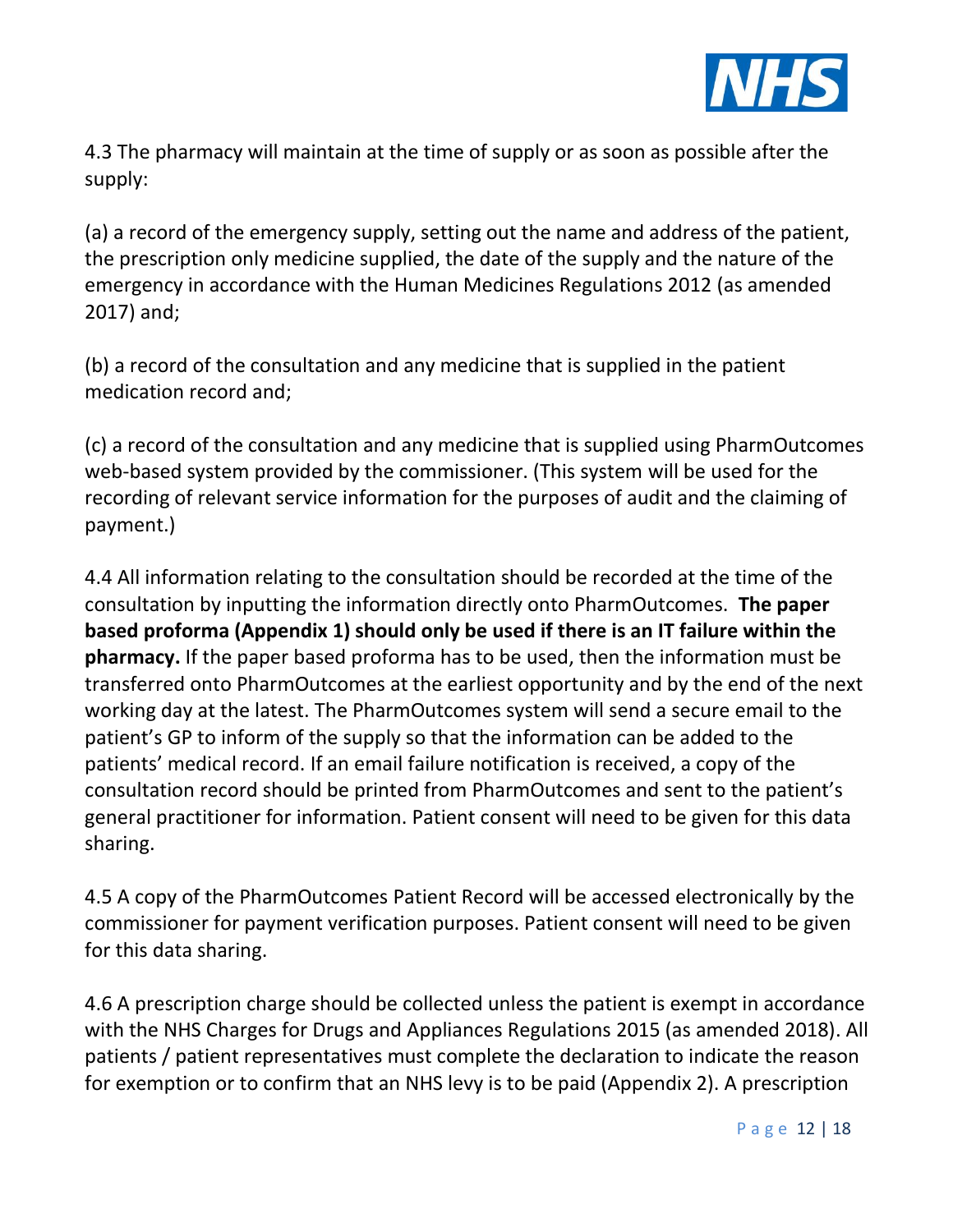

refund and receipt form as approved by the Secretary of State must be provided if the patient requests it. Any prescription charges collected from patients will be deducted from the sum payable to the pharmacy.

4.7 If a patient is exempt from paying a prescription charge in accordance with the NHS Charges for Drugs and Appliances Regulations 2015 (as amended 2018), evidence of entitlement to exemption should be provided by the patient for the pharmacy to check and the patient must make a declaration of entitlement. Where a claim to exemption has been made but is not substantiated, the charge should be recovered from the patient by the commissioner.

4.8 The pharmacy contractor must have a standard operating procedure in place for this service.

4.9 Where it is appropriate for an emergency supply to be made, but the medicine or appliance is not in stock at the pharmacy, with the agreement of the patient, the pharmacist will identify another pharmacy that provides the service and which is convenient for the patient to attend.

## **5.0 Training and Premises Requirements**

5.1 The pharmacy contractor has a duty to ensure that all pharmacists involved in the provision of the service have relevant knowledge and are appropriately trained in the operation of the service. **Locums and relief pharmacists that are due to work in a branch that is commissioned to provide the service, must have access to a copy of this Service Specification, such that they are able to provide the service if required.**

5.2 Consultations should be undertaken in a private consultation area that meets the requirements as those set out for the provision of Advanced Pharmaceutical Services.

## **6.0 Service availability**

6.1 It is recommended that within each pharmacy, a lead person is nominated to have responsibility for the day to day running of the service. This would include ensuring that any locum pharmacists have access to the relevant documentation in order to discharge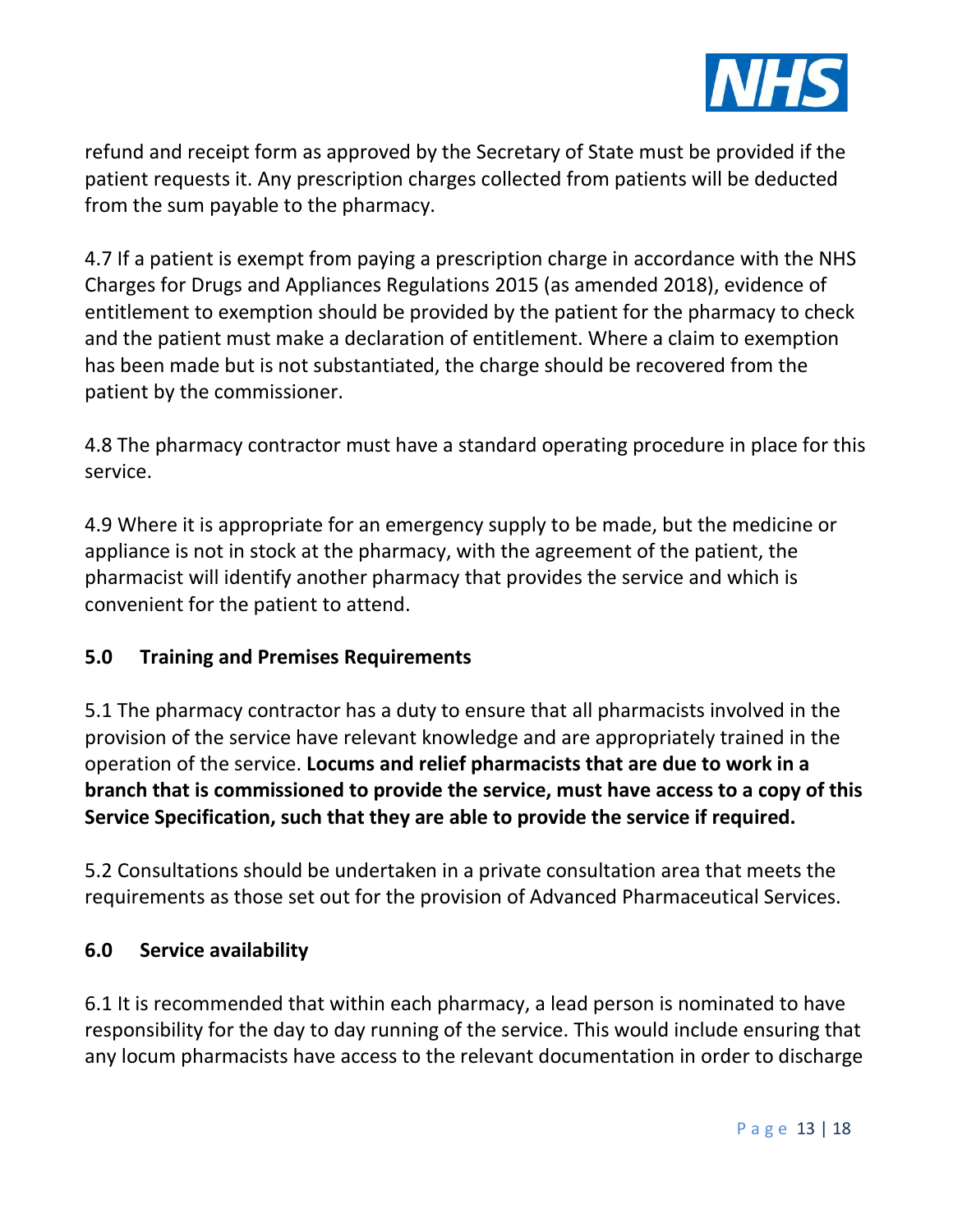

their duties as the Responsible Pharmacist on the day. Patients must be able to access the service during all times that the Responsible Pharmacist is on duty, and there is an expectation that a patient is only signposted to another participating pharmacy in exceptional circumstances. It is at the professional discretion of the pharmacist on duty to consider the legality and suitability to supply for any requests made. The specification does allow for supplies to be made 'in-hours' when GP practices are open, where an immediate need is identified, and it is impracticable in the circumstances for the patient to obtain a prescription without undue delay.

# **7.0 Quality Standards**

7.1 The pharmacy should be able to demonstrate that pharmacists involved in the provision of the service have undertaken continuing professional development (CPD) relevant to this service.

7.2 The pharmacy must participate in any NHSE&I Midlands (S&S)-led audit of service provision.

7.3 Pharmacies should note that by signing up to participate in this scheme, they are entering into an agreement with NHSE&I Midlands (S&S), and will therefore be subject to the right of inspection by representatives from NHSE&I Midlands (S&S) or Healthwatch England in line with NHS guidance. Commissioners may also use mystery shoppers to verify that the scheme is being delivered in accordance with the terms set out in this Service Level Agreement. The use of mystery shoppers will be undertaken in accordance with terms agreed with relevant Local Pharmaceutical Committees.

# **8.0 Claiming payment**

8.1 The commissioner will provide access to PharmOutcomes, a web-based system for the recording of relevant service information for the purposes of audit and the claiming of payment. Retrospective claims will not be processed, and will be considered a breach of contract.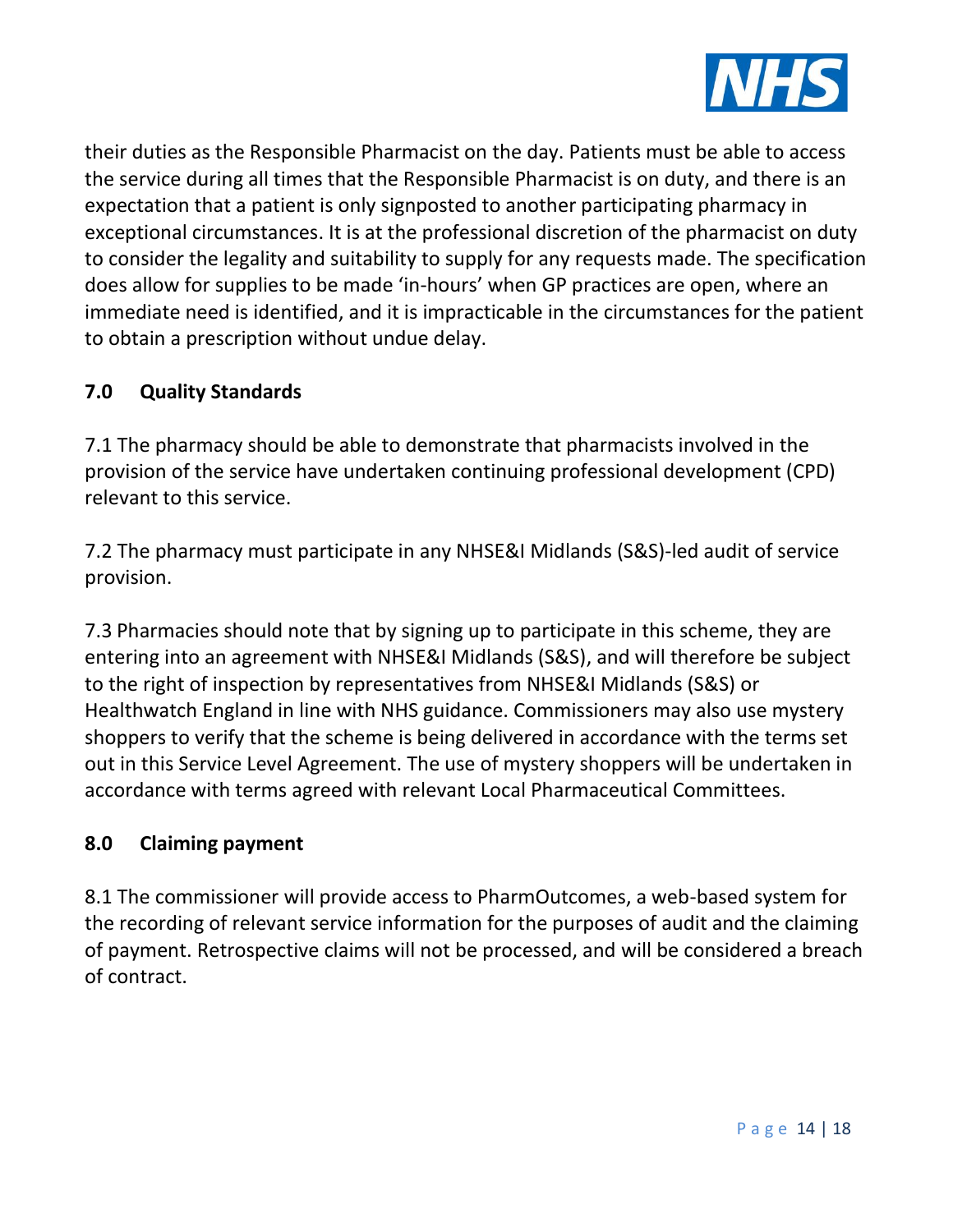

#### **Appendix 1. Community Pharmacy Emergency Supply Consultation ProForma**

**The proforma below provides details of the information that will need to be recorded onto PharmOutcomes during the consultation. All consultations should be recorded directly onto the PharmOutcomes system unless an IT failure is experienced - [www.pharmoutcomes.org](http://www.pharmoutcomes.org/)**

| Date of Supply                                                        |  |                                             |                                                                        | Date entered onto PharmOutcomes                          |                 |    |  |  |
|-----------------------------------------------------------------------|--|---------------------------------------------|------------------------------------------------------------------------|----------------------------------------------------------|-----------------|----|--|--|
| <b>Time of Supply</b>                                                 |  |                                             | <b>Client Address</b>                                                  |                                                          |                 |    |  |  |
| <b>Client name</b>                                                    |  |                                             |                                                                        |                                                          |                 |    |  |  |
| <b>Postcode</b>                                                       |  |                                             | <b>GP surgery</b>                                                      |                                                          |                 |    |  |  |
| Date of birth                                                         |  |                                             |                                                                        |                                                          |                 |    |  |  |
| NHS number (if known)                                                 |  |                                             | Patient consent?                                                       | Yes                                                      |                 | No |  |  |
| Name of person making supply:                                         |  |                                             |                                                                        |                                                          |                 |    |  |  |
| <b>Pharmacist</b>                                                     |  |                                             | <b>GPhC number</b>                                                     |                                                          |                 |    |  |  |
| If supply is being made while GP practice is open please explain why: |  |                                             |                                                                        |                                                          |                 |    |  |  |
| Patient out of area                                                   |  |                                             |                                                                        | Patient unable to get to practice while it is open today |                 |    |  |  |
| GP open but unable to supply script                                   |  |                                             | Other (explain)                                                        |                                                          |                 |    |  |  |
| Medication supplied - Please make a note of drug, form and quantity.  |  |                                             |                                                                        |                                                          |                 |    |  |  |
| <b>Medication 1 supplied</b>                                          |  | <b>Medication 2 supplied</b>                |                                                                        |                                                          |                 |    |  |  |
| <b>Medication 3 supplied</b>                                          |  | <b>Medication 4 supplied</b>                |                                                                        |                                                          |                 |    |  |  |
| <b>Medication 5 supplied</b>                                          |  |                                             | If more than 5 meds supplied - complete a second consultation<br>form. |                                                          |                 |    |  |  |
| NHS Levy Paid? Y/N<br>No of Levies?                                   |  | Where patient exempt was evidence Seen? Y/N |                                                                        |                                                          |                 |    |  |  |
| Where was patient referred from?                                      |  |                                             |                                                                        |                                                          |                 |    |  |  |
| <b>GP Practice</b>                                                    |  | WIC or GPOOH                                |                                                                        | A&E                                                      |                 |    |  |  |
| Pharmacy                                                              |  | Word of mouth                               |                                                                        |                                                          | Other (explain) |    |  |  |
|                                                                       |  |                                             |                                                                        |                                                          |                 |    |  |  |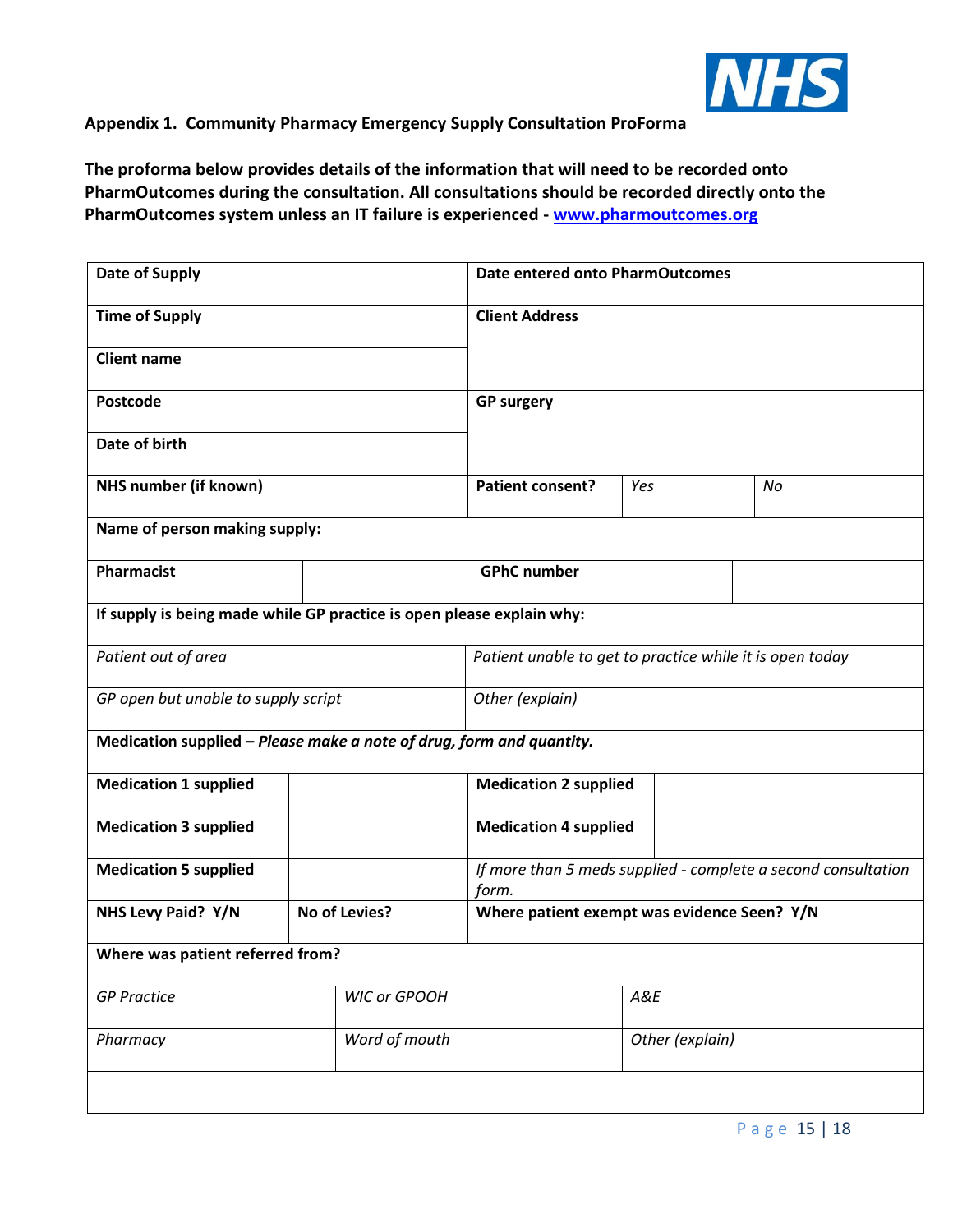

| Without pharmacy service, where would you have attended?             |                         |                 |                                       |                 |                        |          |  |  |
|----------------------------------------------------------------------|-------------------------|-----------------|---------------------------------------|-----------------|------------------------|----------|--|--|
| A&E                                                                  | <b>GP Practice</b>      |                 |                                       |                 | Out Of Hours           |          |  |  |
| Walk in Centre (WIC)                                                 |                         |                 | Would have gone without meds          |                 | Other (explain)        |          |  |  |
| Nature of Emergency (why request made)                               |                         |                 |                                       |                 |                        |          |  |  |
| Patient lost/misplaced meds                                          | Patient ran out of meds |                 |                                       |                 | Patient away from home |          |  |  |
| Rx not available from GP                                             |                         | Other (explain) |                                       |                 |                        |          |  |  |
| How often has this happened in the last year?                        |                         |                 |                                       |                 |                        |          |  |  |
| Not at all                                                           | Once or twice           |                 |                                       | More than twice |                        |          |  |  |
| If patient ran out of meds, when was Rx ordered?                     |                         |                 |                                       |                 |                        |          |  |  |
| Less than 2 days                                                     |                         | $2 - 4$ days    |                                       |                 | 5 days or more         |          |  |  |
| Who normally orders the repeat Rx for the patient?                   |                         |                 |                                       |                 |                        |          |  |  |
| Patient                                                              | Carer (family/friend)   |                 |                                       |                 | Carer (formal)         |          |  |  |
| Pharmacy                                                             | Other (explain)         |                 |                                       |                 |                        |          |  |  |
| Do meds run out at different times?                                  |                         | Yes / No        | Are any of meds requested new to you? |                 |                        | Yes / No |  |  |
| Is repeat ordering system understood?                                |                         |                 |                                       |                 |                        |          |  |  |
| Completely                                                           | Fairly well             |                 |                                       | Not at all      |                        |          |  |  |
| Does patient need support to manage meds better and if so, who from? |                         |                 |                                       |                 |                        |          |  |  |
| None/N/A                                                             | Carer (family/friend)   |                 |                                       |                 | Carer (formal)         |          |  |  |
| Pharmacy                                                             | GP                      |                 |                                       | Other (explain) |                        |          |  |  |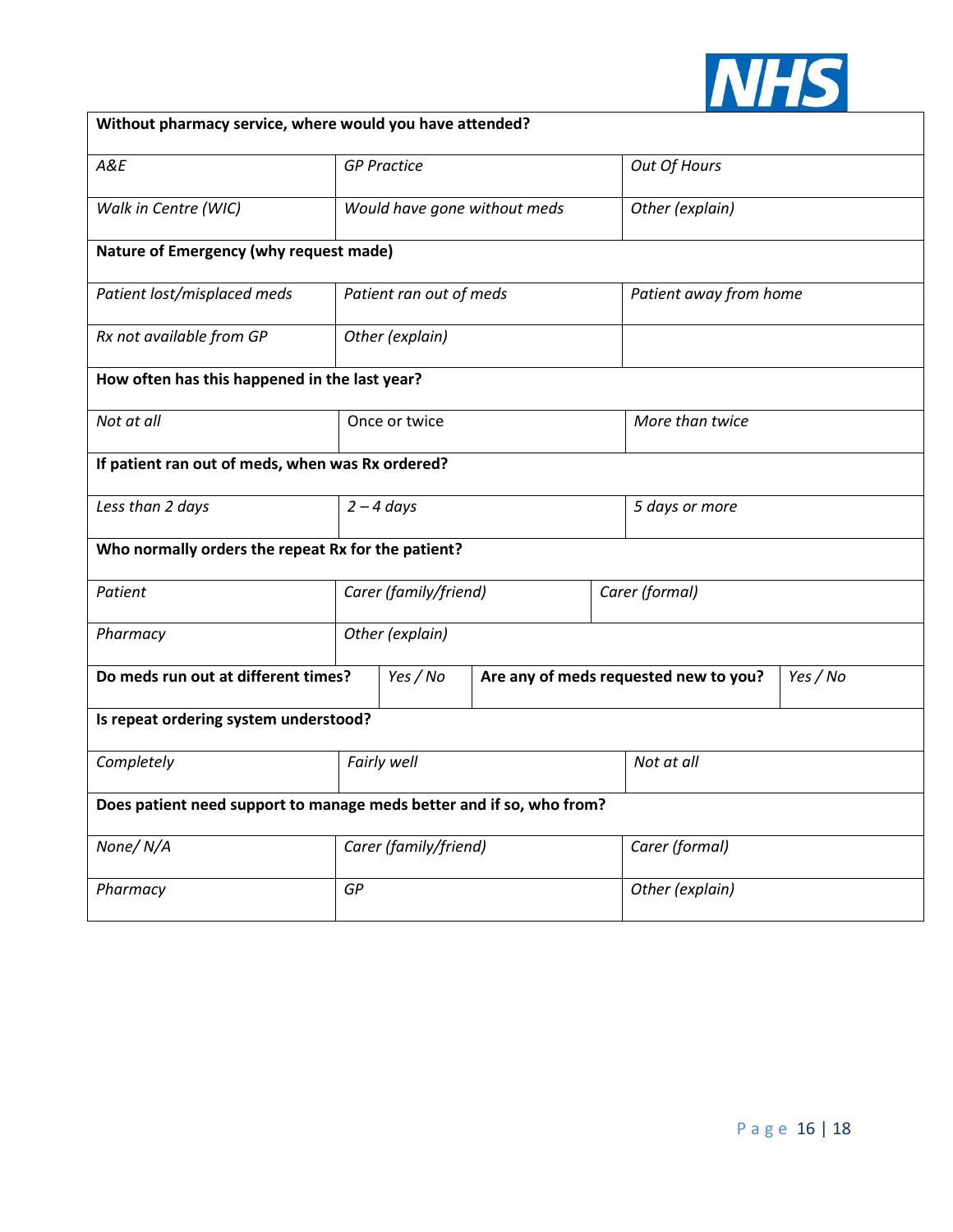

| Patients who don't have to pay must fill in parts 1 and 3. Those who pay must fill in parts 2 and 3. |                                                                          |                                |                                         |                                                                                      |                             |  |                                                                                                                  |  |
|------------------------------------------------------------------------------------------------------|--------------------------------------------------------------------------|--------------------------------|-----------------------------------------|--------------------------------------------------------------------------------------|-----------------------------|--|------------------------------------------------------------------------------------------------------------------|--|
|                                                                                                      | The patient doesn't have to pay because he / she:<br>PART <sub>1</sub>   |                                |                                         |                                                                                      |                             |  |                                                                                                                  |  |
|                                                                                                      | is under 16 years of age                                                 |                                |                                         |                                                                                      |                             |  |                                                                                                                  |  |
|                                                                                                      | is 16, 17 or 18 and in full-time education                               |                                |                                         |                                                                                      |                             |  |                                                                                                                  |  |
|                                                                                                      | is 60 years or over                                                      |                                |                                         |                                                                                      |                             |  |                                                                                                                  |  |
|                                                                                                      | has a valid maternity exemption certificate                              |                                |                                         |                                                                                      |                             |  |                                                                                                                  |  |
|                                                                                                      |                                                                          | has a valid medical exemption  |                                         |                                                                                      |                             |  |                                                                                                                  |  |
|                                                                                                      | has a valid pre-payment certificate                                      |                                |                                         |                                                                                      |                             |  |                                                                                                                  |  |
|                                                                                                      | has a war pension exemption certificate                                  |                                |                                         |                                                                                      |                             |  |                                                                                                                  |  |
|                                                                                                      |                                                                          |                                |                                         | is named pm a current HC2 charges certificate                                        |                             |  |                                                                                                                  |  |
|                                                                                                      |                                                                          |                                |                                         | is named on a valid NHS Tax Credit Exemption Certificate                             |                             |  |                                                                                                                  |  |
|                                                                                                      |                                                                          |                                | or his/her partner gets Income Support  |                                                                                      |                             |  |                                                                                                                  |  |
|                                                                                                      |                                                                          |                                |                                         | or his/her partner gets income-related Employment and Support Allowance (ESA)        |                             |  |                                                                                                                  |  |
|                                                                                                      |                                                                          |                                | gets income-based Jobseeker's Allowance |                                                                                      |                             |  |                                                                                                                  |  |
|                                                                                                      |                                                                          |                                |                                         | or his/her partner gets Pension Credit Guarantee Credit                              |                             |  |                                                                                                                  |  |
|                                                                                                      |                                                                          | is receiving FOC contraceptive |                                         |                                                                                      |                             |  |                                                                                                                  |  |
|                                                                                                      |                                                                          |                                |                                         | I declare that the information I have given is correct and complete.                 |                             |  |                                                                                                                  |  |
|                                                                                                      |                                                                          |                                |                                         |                                                                                      |                             |  | I understand that if it is not, appropriate action may be taken. I confirm proper entitlement to exemption from  |  |
|                                                                                                      |                                                                          | prescription charges.          |                                         |                                                                                      |                             |  |                                                                                                                  |  |
|                                                                                                      |                                                                          |                                |                                         |                                                                                      |                             |  | To enable the NHS to check I have a valid exemption and to prevent and detect fraud and incorrectness, I consent |  |
|                                                                                                      |                                                                          |                                |                                         |                                                                                      |                             |  | to disclosure of relevant information from this form to NHS England, the NHS Business Services Authority, the    |  |
|                                                                                                      |                                                                          |                                |                                         | Department of Work and Pensions and Local Authorities                                |                             |  |                                                                                                                  |  |
| Part 2                                                                                               |                                                                          | I have paid                    | $\pmb{\mathsf{f}}$                      |                                                                                      | Now sign and fill in Part 3 |  |                                                                                                                  |  |
| Part 3                                                                                               |                                                                          | Please select one option       |                                         | I am the patient                                                                     |                             |  | I am the patient's guardian                                                                                      |  |
|                                                                                                      |                                                                          | I am patient's representative  |                                         |                                                                                      |                             |  |                                                                                                                  |  |
|                                                                                                      |                                                                          |                                |                                         |                                                                                      |                             |  | (Patient's rep should only be collecting meds In the case of a pandemic or at the pharmacists professional       |  |
| discretion)                                                                                          |                                                                          |                                |                                         |                                                                                      |                             |  |                                                                                                                  |  |
|                                                                                                      |                                                                          |                                |                                         |                                                                                      |                             |  |                                                                                                                  |  |
|                                                                                                      |                                                                          |                                |                                         | I agree that the information on this form can be shared with:                        |                             |  |                                                                                                                  |  |
|                                                                                                      | My/the patient's GP practice to help them provide care to me/the patient |                                |                                         |                                                                                      |                             |  |                                                                                                                  |  |
| NHS England (the national NHS body that manages pharmacy and other health services) to allow them to |                                                                          |                                |                                         |                                                                                      |                             |  |                                                                                                                  |  |
| make sure the service is being provided properly by the pharmacy                                     |                                                                          |                                |                                         |                                                                                      |                             |  |                                                                                                                  |  |
| Signature                                                                                            |                                                                          |                                |                                         |                                                                                      | Date                        |  |                                                                                                                  |  |
|                                                                                                      |                                                                          |                                |                                         |                                                                                      |                             |  |                                                                                                                  |  |
|                                                                                                      |                                                                          |                                |                                         |                                                                                      |                             |  |                                                                                                                  |  |
|                                                                                                      |                                                                          |                                |                                         | Where this form is not signed by the patient please add your name and address below: |                             |  |                                                                                                                  |  |
| Name                                                                                                 |                                                                          |                                |                                         |                                                                                      |                             |  |                                                                                                                  |  |
| Address and                                                                                          |                                                                          |                                |                                         |                                                                                      |                             |  |                                                                                                                  |  |
| Postcode                                                                                             |                                                                          |                                |                                         |                                                                                      |                             |  |                                                                                                                  |  |
|                                                                                                      |                                                                          |                                |                                         |                                                                                      |                             |  |                                                                                                                  |  |
|                                                                                                      |                                                                          |                                |                                         |                                                                                      |                             |  |                                                                                                                  |  |
|                                                                                                      |                                                                          |                                |                                         |                                                                                      |                             |  |                                                                                                                  |  |

#### **Appendix 2. Patient Declaration Form to be completed by all patients or their representative.**